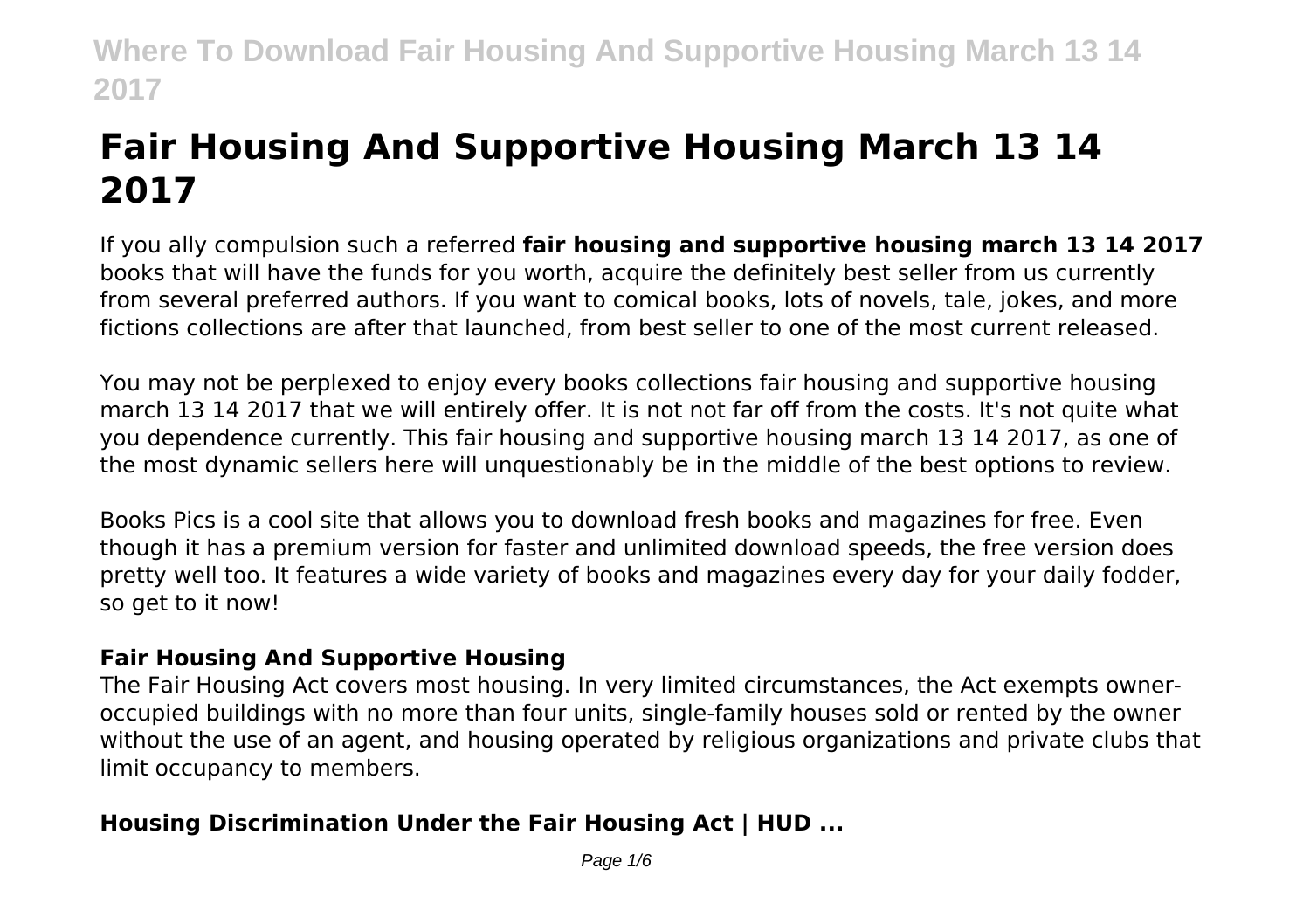It is illegal to discriminate in the sale or rental of housing, including against individuals seeking a mortgage or housing assistance, or in other housing-related activities. The Fair Housing Act prohibits this discrimination because of race, color, national origin, religion, sex (including gender, gender identity, sexual orientation, and ...

### **Fair Housing: Rights and Obligations | HUD.gov / U.S ...**

Supportive housing is a combination of housing and services intended as a cost-effective way to help people live more stable, productive lives, and is an active "community services and funding" stream across the United States.It was developed by different professional academics and US governmental departments that supported housing. Supportive housing is widely believed to work well for those

### **Supportive housing - Wikipedia**

Fair Housing. The Fair Housing Act protects individuals and families from discrimination in the sale, rental, financing or advertising of housing based on their race, color, religion, family status, national origin, sex, or disability. HCDD is committed to promoting fair housing and providing quality affordable homes in all neighborhoods.

### **Fair Housing Ambassador Program | Housing and Community ...**

Supportive & Transitional Housing in Minnesota. select ...

### **Supportive & Transitional Housing**

Supportive housing helps people with disabilities live stably in the community. People with disabilities in supportive housing reduce their use of costly systems, especially emergency health care and corrections. Supportive housing can help people with disabilities receive more appropriate health care and may improve their health.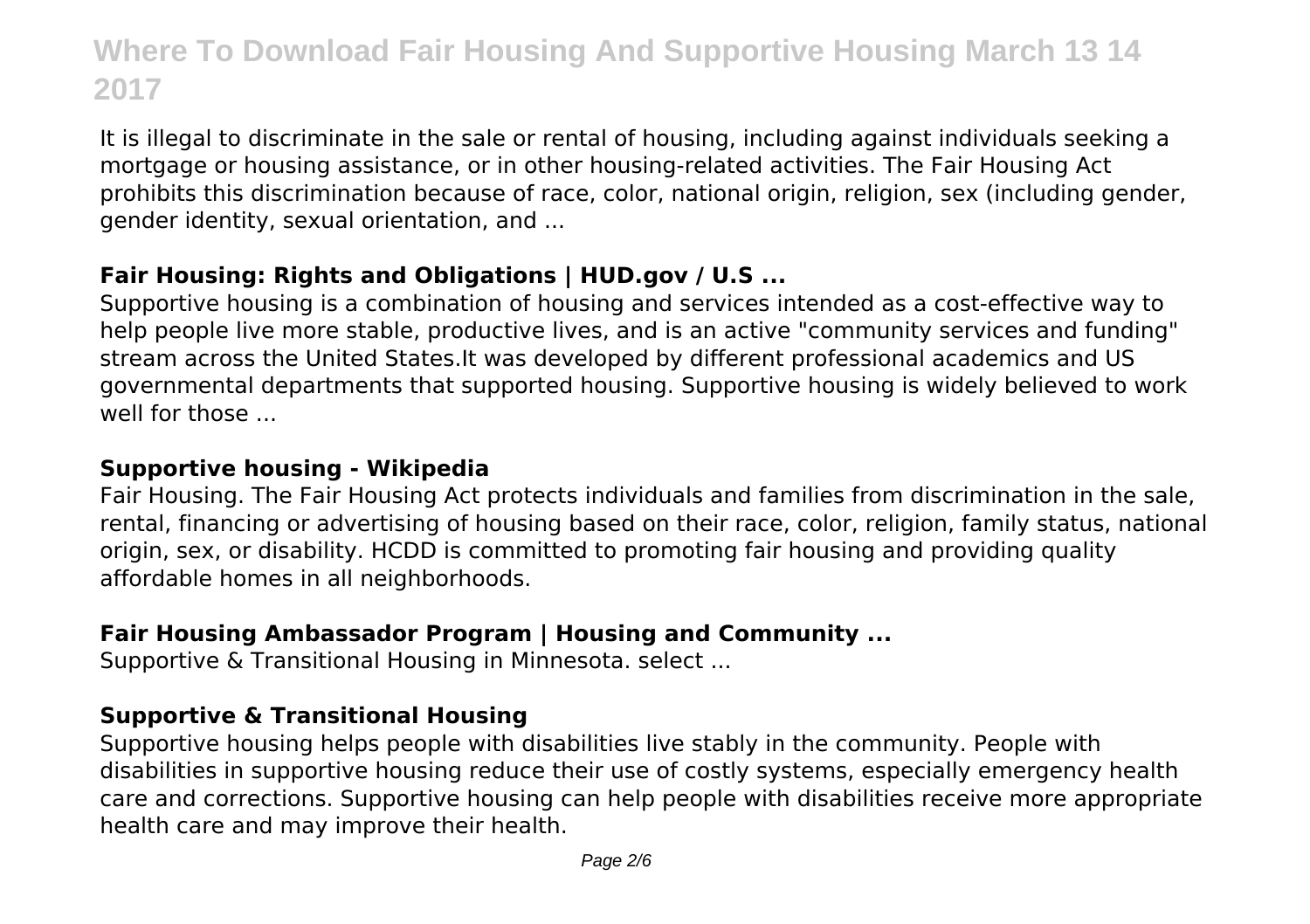### **Supportive Housing Helps Vulnerable People Live and Thrive ...**

Based on a review of existing permanent supportive housing (PSH) models, typical acuity levels of veterans in the program, and the availability of providers within VAMCs and in the community who can augment care provided by HUD-VASH case managers, the Secretaries of HUD and VA jointly determined that the appropriate caseload ratio in HUD-VASH ...

### **Federal Register :: Section 8 Housing Choice Vouchers ...**

Supportive Housing Coalition of New Mexico is extremely proud to announce a new partnership with Token Ibis. Based right here in Albuquerque, Token Ibis is breaking new ground with their approach to philanthropy: making social change and impact through charitable giving that is more accessible to everyone.

### **Supportive Housing Coalition**

First published in 1996, the Fair Housing Act Design Manual: A Manual to Assist Designers and Builders in Meeting the Accessibility Requirements of The Fair Housing Act provides clear and helpful guidance about ways to design and construct housing which complies with the Fair Housing Act. The manual explains the accessibility requirements of the Act, which must be incorporated into the design ...

### **Fair Housing Act Design Manual | HUD USER**

Throughout Montana, owners of private rental housing enter into a Housing Assistance Payment Contract with HUD to provide rental subsidies that remain with the contracted unit. Project-Based Section 8 and more information. Section 811 Supportive Housing for Persons with Disabilities

#### **Rental Housing - Montana Housing**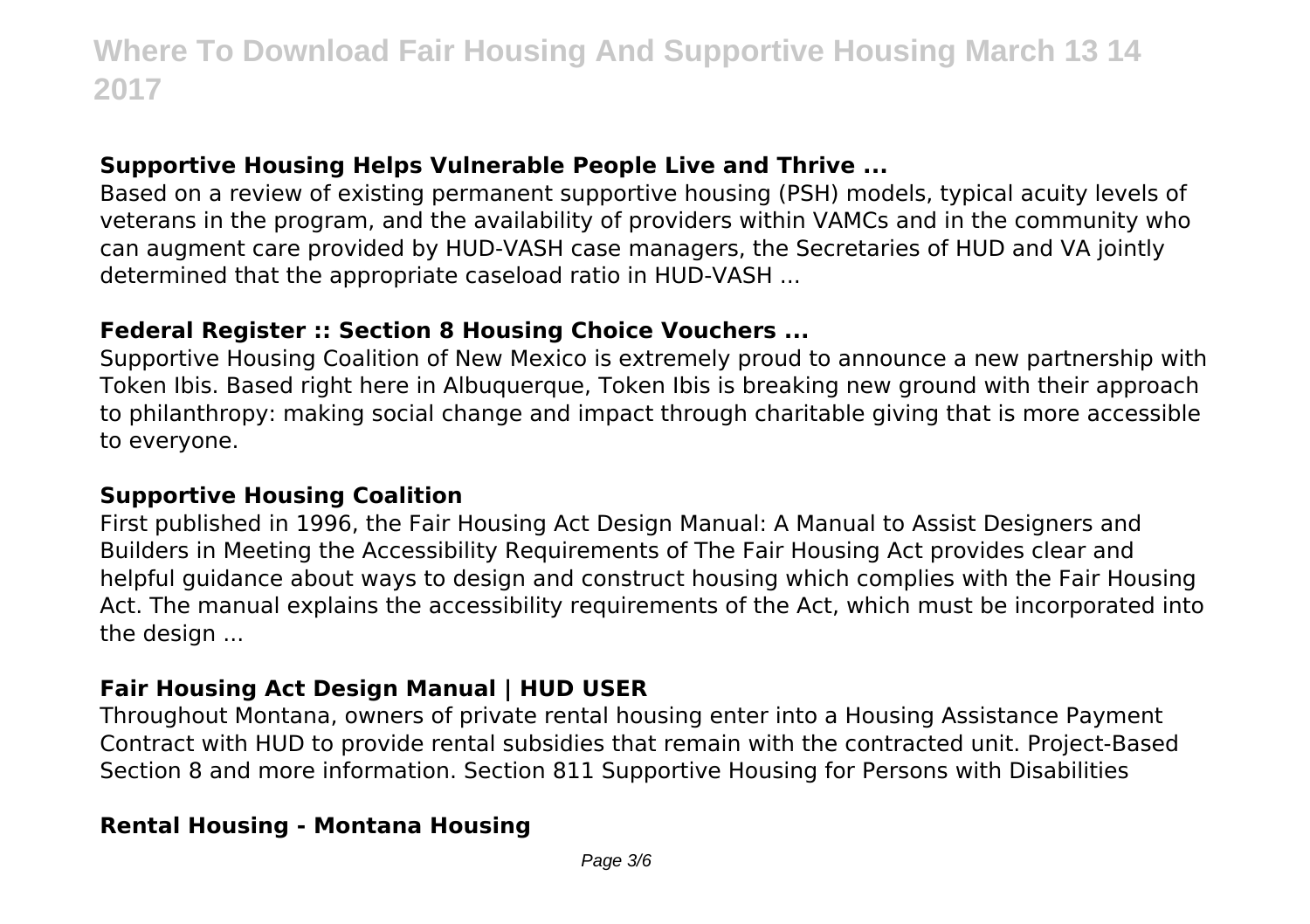FAIR HOUSING/HOUSING COUNSELING/RENTAL & MORTGAGE ASSISTANCE FOR RENTERS AND HOMEOWNERS. The goal of the Fair Housing/ Housing Counseling Program is to help residents maintain housing stability, which is key to family well-being. The program is a Department of Housing and Urban Development (HUD)-approved housing counseling agency.

### **Fair Housing/COVID-19 Emergency Assistance Program**

The Housing First supportive housing program in the RI Office of Homelessness is a cost-effective solution to the problem of chronic homelessness in Rhode Island. The supportive housing approach provides rapid access to permanent supportive housing and services that help chronically homeless citizens live independent, stable, and productive lives.

### **HousingWorksRI > Housing Affordability > Housing Programs**

state, and federal fair housing laws. These fair housing laws permit tenants to request reasonable accommodations to help them apply for and occupy housing and maintain the obligations of tenancy. Understanding Permanent Supportive Housing 2 . Building Your Program

### **Permanent Supportive Housing – Building your Program**

Elderly Housing Management provides management services including financial management and bookkeeping services, physical property management and maintenance through on-site staff, inhouse services and contracted services and regulatory compliance through on site staff that are continually trained in all aspects of regulatory compliance ...

### **Elderly Housing Management | Elderly Housing Management**

No more than 25% of the total units in an eligible multifamily property can be used for supportive housing or have occupancy restrictions or preferences for people with disabilities. This percentage includes the Section 811 PRA units. Rent levels cannot exceed the applicable fair market rents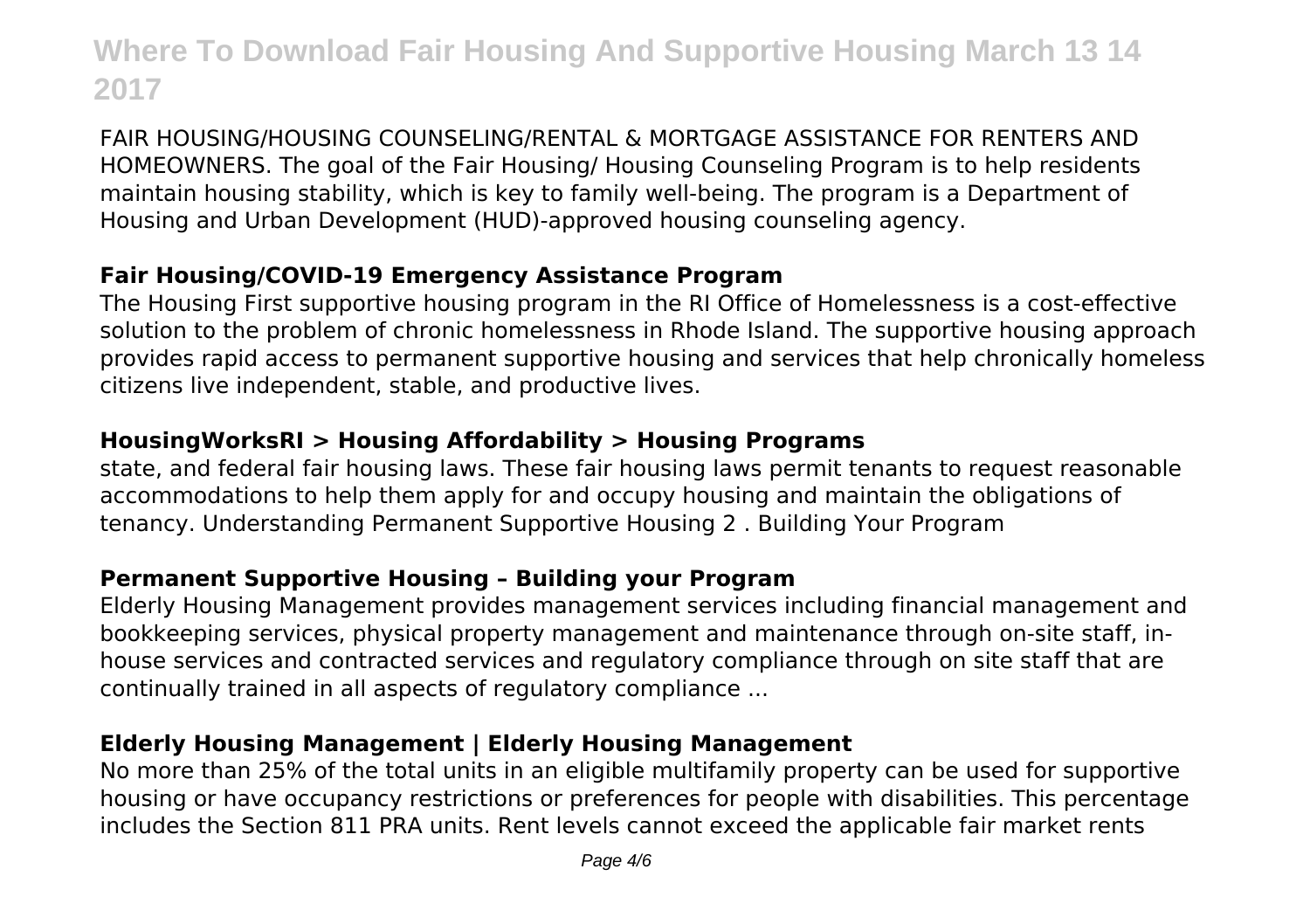(FMR) as determined by HUD.

### **Section 811 Supportive Housing Project-based Rental ...**

Assisted Housing >> The Assisted Housing Department consists of various rental assistance programs such as the Housing Opportunities for Persons with AIDS (HOPWA), Shelter-Plus Care, HUD-Veterans Affairs Supportive Housing (HUD-VASH), Family Unification Program (FUP), Project Based Vouchers, and the Housing Choice Voucher program (Section 8).

### **Assisted Housing & Public Housing**

ST. ELIZABETH SHELTERS & SUPPORTIVE HOUSING PROGRAMS St. Elizabeth Shelter and Supportive Housing is dedicated to assisting homeless individuals and families by providing emergency shelter, food, case management, and counseling, as well as supportive housing and referrals to partnering human service agencies.

### **St. Elizabeth Shelters & Supportive Housing | Santa Fe, NM**

The Secretary will identify all ways in which homelessness assistance grants can further support rapid re-housing and long-term supportive housing. Supportive housing has been found to have positive long-term impacts, and rapid re-housing has been shown to lead to quick exits from homelessness. Reduce homelessness among veterans.

### **The Biden Plan for Investing in Our Communities through ...**

Cascadia provides permanent supportive housing to approximately 240 households throughout Multnomah County through our Housing Supports and Services (Housing Outreach Team and Palm 2 PSH). These programs provide home and community-based services, including housing search and placement services, housing retention services, mental health services ...